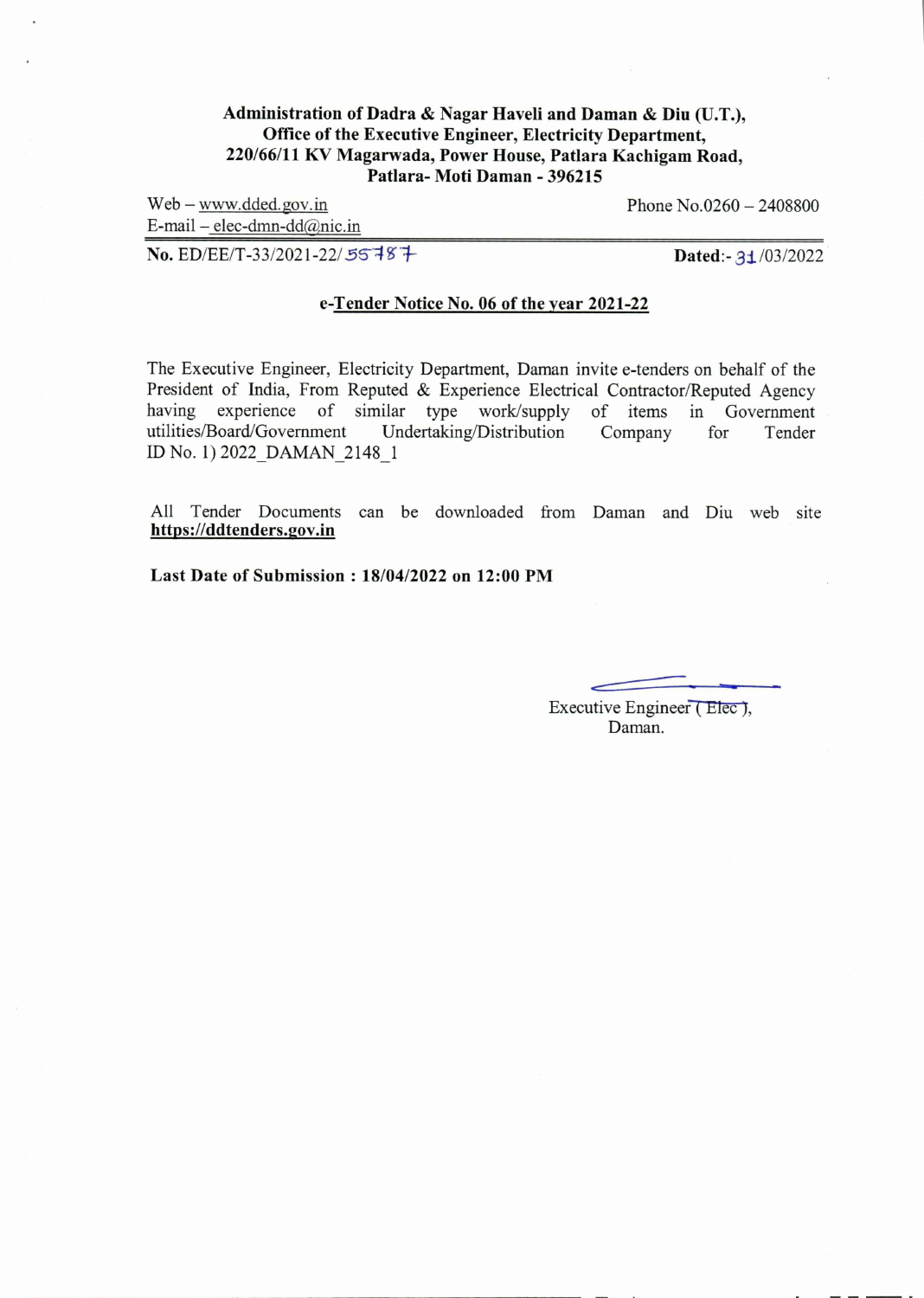संघ प्रदेश दादरा एवं नगर हवेली तथा दमण एवं दीव प्रशासन कार्यपालक अभियंता का कार्यालय, विद्युत विभाग, 220/66/11 केवी मगरवाड़ा, पावर हाउस, पटलारा कचीगाम रोड, पटलारा, मोटी दमण - 396215.

वेब: www.dded.gov.in

ईमेल: elec-dmn-dd@nic.in

दूरभाष: 0260 - 2408800.

दिनांक : 31/03/2022.

सं. ED/EE/T-33/2021-22/ 55787

## <u>वर्ष 2021-22 की ई-निविदा आमंत्रण सूचना सं. 06</u>

भारत के राष्ट्रपति की ओर से कार्यपालक अभियंता, विद्युत विभाग प्रतिष्ठित एवं अनुभवी इलेक्ट्रीकल ठेकेदारों/प्रतिष्ठित एजेंसियों, जिनके पास सरकारी यूटीलिटिज/बोर्ड/सरकारी उपक्रम/वितरण कंपनी में वस्तुओं की आपूर्ति/समान प्रकार के काम का अनुभव हो, से निविदा आईडी सं. 1) 2022\_DAMAN\_2148\_1 के लिए ई-निविदा आमंत्रित करते हैं ।

सभी निविदा दस्तावेज दमण एवं दीव की वेबसाइट https://ddtenders.gov.in से डाउनलोड किए जा सकेते हैं ।

प्रस्तुतीकरण का अंतिम तारीख: 18/04/2022 को 12.00 PM

कार्यपालक अभियंता (विद्युत), दमण.